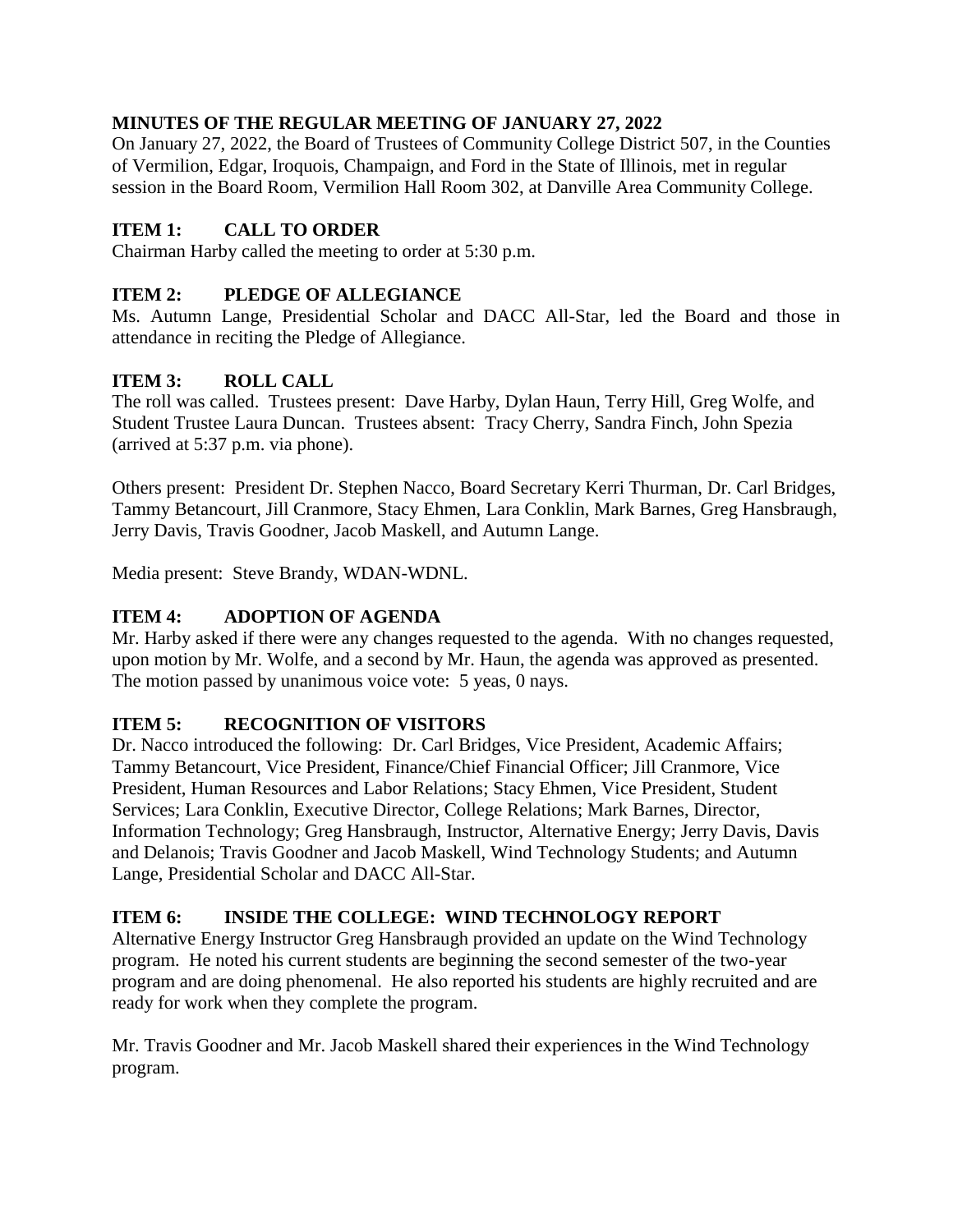The Board and Dr. Nacco thanked Mr. Hansbraugh, Mr. Goodner, and Mr. Maskell for their reports.

## **ITEM 7: FINANCIAL UPDATE**

Vice President Betancourt provided a financial update to the Board. The Financial Statement of Revenue and Expenditures ending December 31, 2021 was included in the Board agenda book.

### **ITEM 8: PRESIDENT'S REPORT**

Dr. Nacco shared the *DACC Flash* with the Board and highlighted the events from the last month.

### **ITEM 9: PUBLIC COMMENT**

There was no public comment.

## **ITEM 10: CONSENT AGENDA**

- **A. BOARD CONSIDERATION OF THE MINUTES OF THE SPECIAL BOARD MEETING OF DECEMBER 13, 2021; AND MINUTES OF THE REGULAR BOARD MEETING OF DECEMBER 16, 2021**
- **B. FINANCIAL REPORT**
- **C. CLERY SECURITY REPORT**
- **D. BOARD CONSIDERATION OF AUTHORIZATION FOR DESTRUCTION OF VERBATIM RECORDINGS OF CLOSED SESSIONS**

Upon motion by Mr. Wolfe, and a second by Mr. Hill, the Board approved the items on the Consent Agenda. The motion passed by roll call vote: 6 yeas, 0 nays.

## **ITEM 11: UNFINISHED BUSINESS**

## **ITEM 12: NEW BUSINESS A. BOARD CONSIDERATION OF AMATROL TRAINING SYSTEM**

The College has the opportunity to purchase an Amatrol Wind Energy Training Unit, which was used at a community college in Iowa for training green energy students. The program was shortlived and the like-new equipment has gone unused since.

The system consists of three separate units, which connect together to simulate an entire Wind Turbine Generator System. The unit has a functional Siemens operating system in it which makes it think it is a live wind turbine.

The curriculum is digitally based and allows the instructor to place faults and other issues into the operating system. Students would also have access to actual contactors, sensor, PLC controllers, SCADA controls, and rectifiers used in live wind turbines. This is an invaluable training aid for electronic troubleshooting. There can also be mechanical faults or issues introduced to the unit by the instructor where the students would gain hands-on training on components like yaw and pitch motors, hydraulic pumps, hydraulic braking systems, and gear boxes.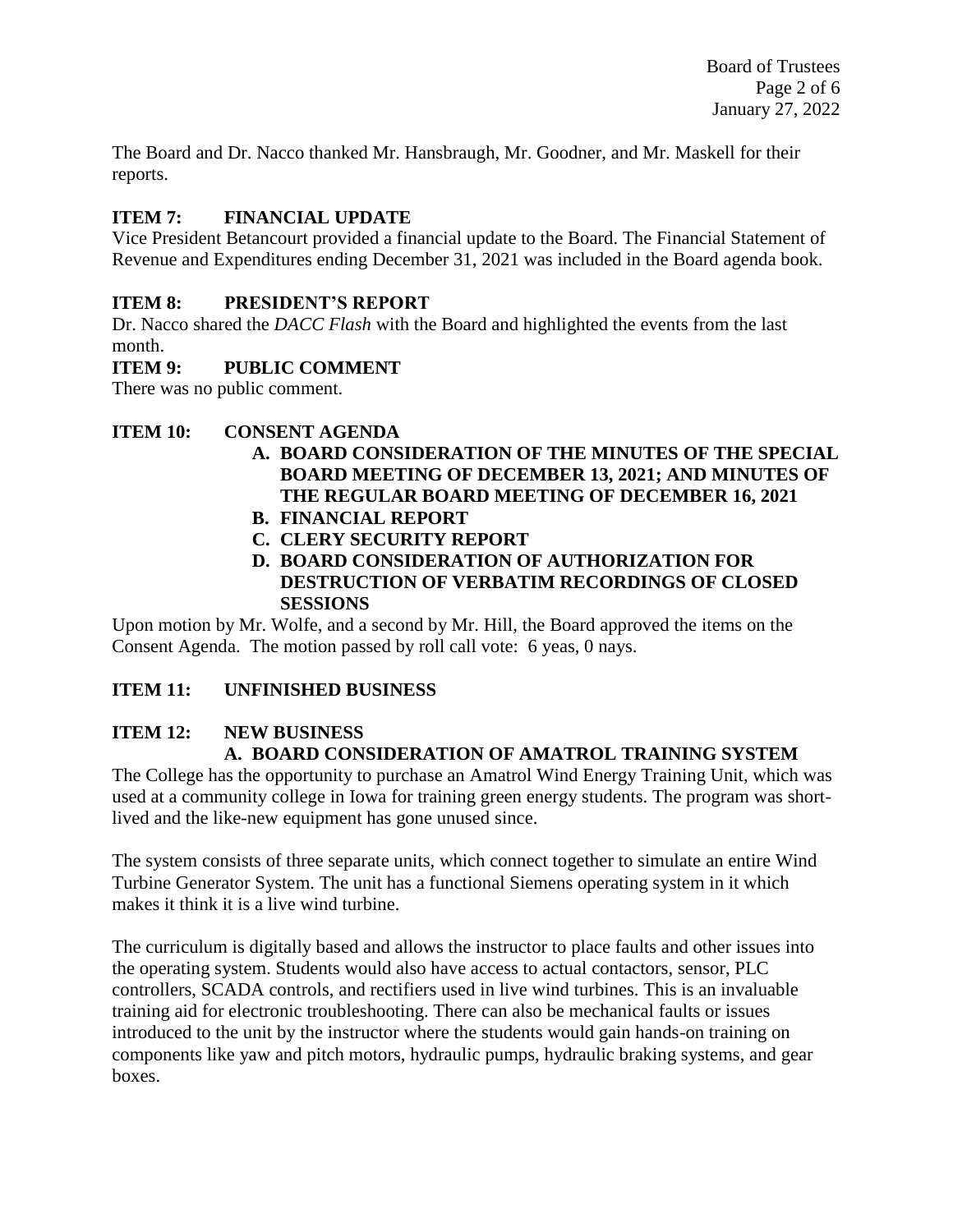Student would experience as close to live wind turbine troubleshooting and repair as possible without having an actual wind turbine on site to access. In speaking with local industry partners recently, they all agreed that this type of training aid would be a great advantage for DACC students to be able to learn these critical skills.

The Amatrol 900 series training system would cost a little over \$181,000 (plus delivery) if purchased new by the College, including the academic discount. The College was able to negotiate a price for the pre-owned equipment for \$65,000 including delivery to DACC, if approved.

The purchase of this equipment would allow DACC to not only remain relevant, but stand out as leaders in green energy technology training making students incredibly valuable to employers.

Upon motion by Mr. Haun, and a second by Mr. Wolfe, the Board approved the Amatrol Training System. The motion passed by roll call vote: 6 yeas, 0 nays.

### **B. BOARD CONSIDERATION OF HUMAN RESOURCES REPORT**

Recommendations of Employment are conditional upon all Human Resources processes being met**.** 

Upon motion by Mr. Hill, and a second by Mr. Haun, the Board approved the Human Resources Report. The motion passed by roll call vote: 6 yeas, 0 nays.

### **C. BOARD CONSIDERATION OF APPROVAL OF TRAVEL EXPENDITURES FOR TRUSTEES**

Per Public Law 99-0604, known as the "Local Government Travel Expense Control Act," travel expenses for members of the Board of Trustees must be approved at an open meeting of the Board.

A total of \$550.00 was expended for travel expenditures for trustees over the last month. The expenses were for the ACCT Legislative Summit in Washington, DC in February 2022 for Mr. Greg Wolfe.

Upon motion by Mr. Haun, and a second by Mr. Hill, the Board approved the travel expenditures for the Trustees. The motion passed by roll call vote: 6 yeas, 0 nays.

### **D. BOARD CONSIDERATION OF TRANSFER OF MONIES FROM THE WORKING CASH FUND TO THE EDUCATION FUND AND THE OPERATIONS AND MAINTENANCE FUND**

The College is required to have a resolution adopted by the Board to allow the transfer of monies from the Working Cash Fund to the Educational Fund and Operations and Maintenance Fund. This resolution authorizes funds to be transferred as needed to meet the payment due dates for expenditures incurred in these funds when the revenue is not received in time to meet the cash outflow requirements. This transfer also avoids the issuance of tax anticipation warrants.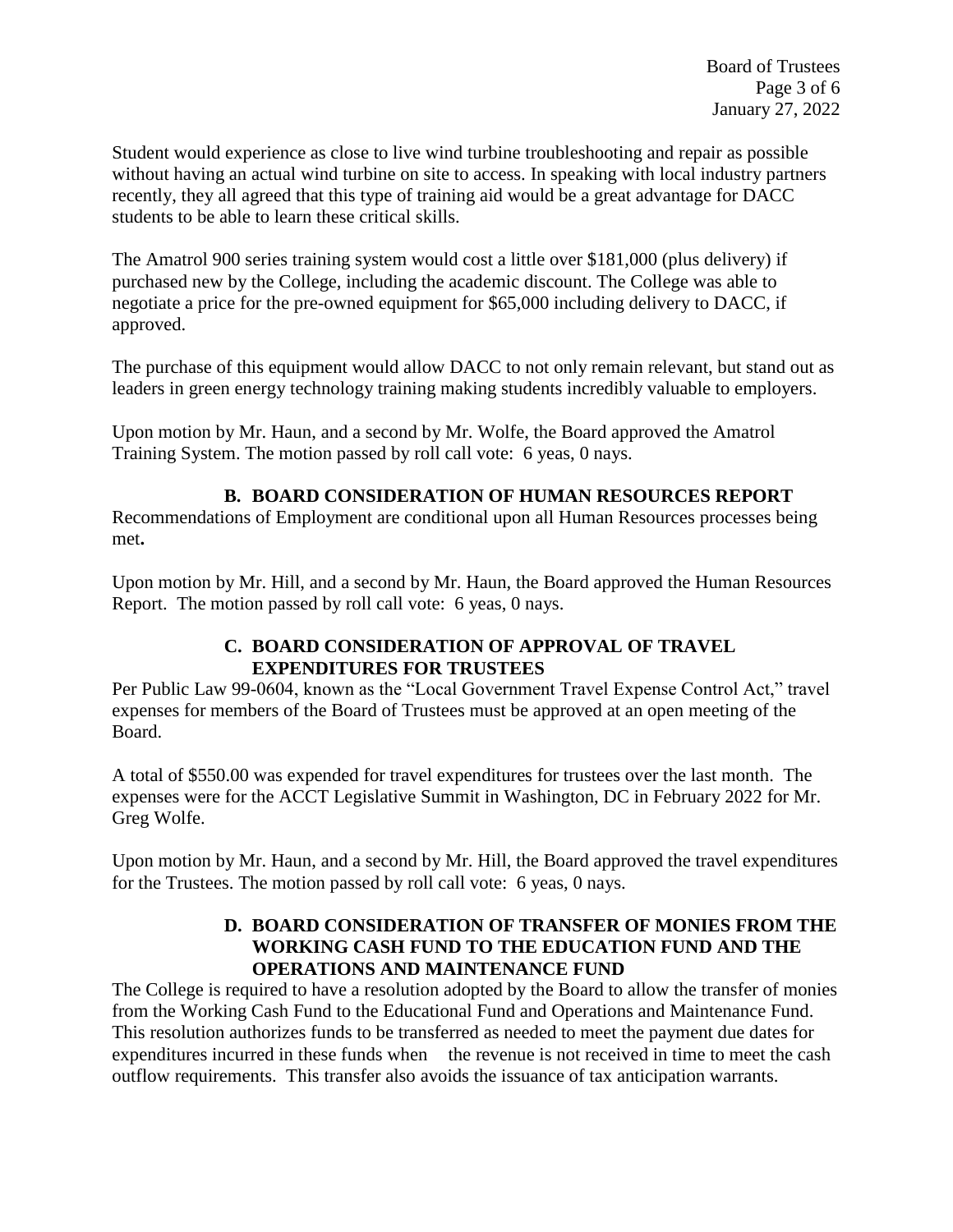The transaction is considered an internal loan and must be repaid to the Working Cash Fund within one calendar year since the intent is not to abolish the balance in this fund. The majority of the funds utilized to pay the loan will be from the collection of tax revenue and student tuition with no reliance on state funding.

The timing of this resolution avoids having a negative cash balance at the end of the fiscal year (June 30). This resolution is requested annually and meets the requirements of ICCB and the College Auditors.

Upon motion by Mr. Wolfe, and a second by Mr. Haun, the Board approved the transfer of monies from the Working Cash Fund to the Education Fund and the Operations and Maintenance Fund. The motion passed by signature vote: 5 yeas, 0 nays.

> **E. BOARD CONSIDERATION OF RESOLUTION SETTING FORTH AND DESCRIBING IN DETAIL CLAIMS HERETOFORE AUTHORIZED AND ALLOWED FOR PROPER COMMUNITY COLLEGE PURPOSES WHICH ARE PRESENTLY OUTSTANDING AND UNPAID, DECLARING THE INTENTION TO AVAIL OF THE PROVISIONS OF ARTICLE 3A OF THE PUBLIC COMMUNITY COLLEGE ACT OF THE STATE OF ILLINOIS, AND TO ISSUE BONDS IN THE AMOUNT OF \$1,500,000 FOR THE PURPOSE OF PAYING CLAIMS AGAINST THE DISTRICT, AND DIRECTING THAT NOTICE OF SUCH INTENTION BE PUBLISHED AS PROVIDED BY LAW**.

The College currently has an outstanding debt of \$1,500,000 which will be used to upgrade technology and purchase equipment to provide state-of-the-art capital resources in our classrooms and supporting services, as well as a new phone system. To meet the principal and interest obligations of this debt, the College must pursue issuing Technology and Equipment Funding Bonds in the amount of \$1,500,000.

The Resolution documents the College's intent to issue these bonds to provide sufficient funds to meet the debt obligation.

Upon motion by Mr. Hill, and a second by Mr. Wolfe, the Board approved the Resolution setting forth and describing in detail claims heretofore authorized and allowed for proper community college purposes which are presently outstanding and unpaid, declaring the intention to avail of the provisions of Article 3A of the Public Community College Act of the State of Illinois, and to issue bonds in the amount of \$1,500,000 for the purpose of paying claims against the district, and directing that notice of such intention be published as provided by law. The motion passed by roll call vote: 6 yeas, 0 nays.

### **F. BOARD CONSIDERATION OF A RESOLUTION CALLING A PUBLIC HEARING CONCERNING THE INTENT OF THE BOARD OF TRUSTEES TO SELL \$1,500,000 FUNDING BONDS FOR THE PURPOSE OF PAYING CLAIMS AGAINST THE DISTRICT**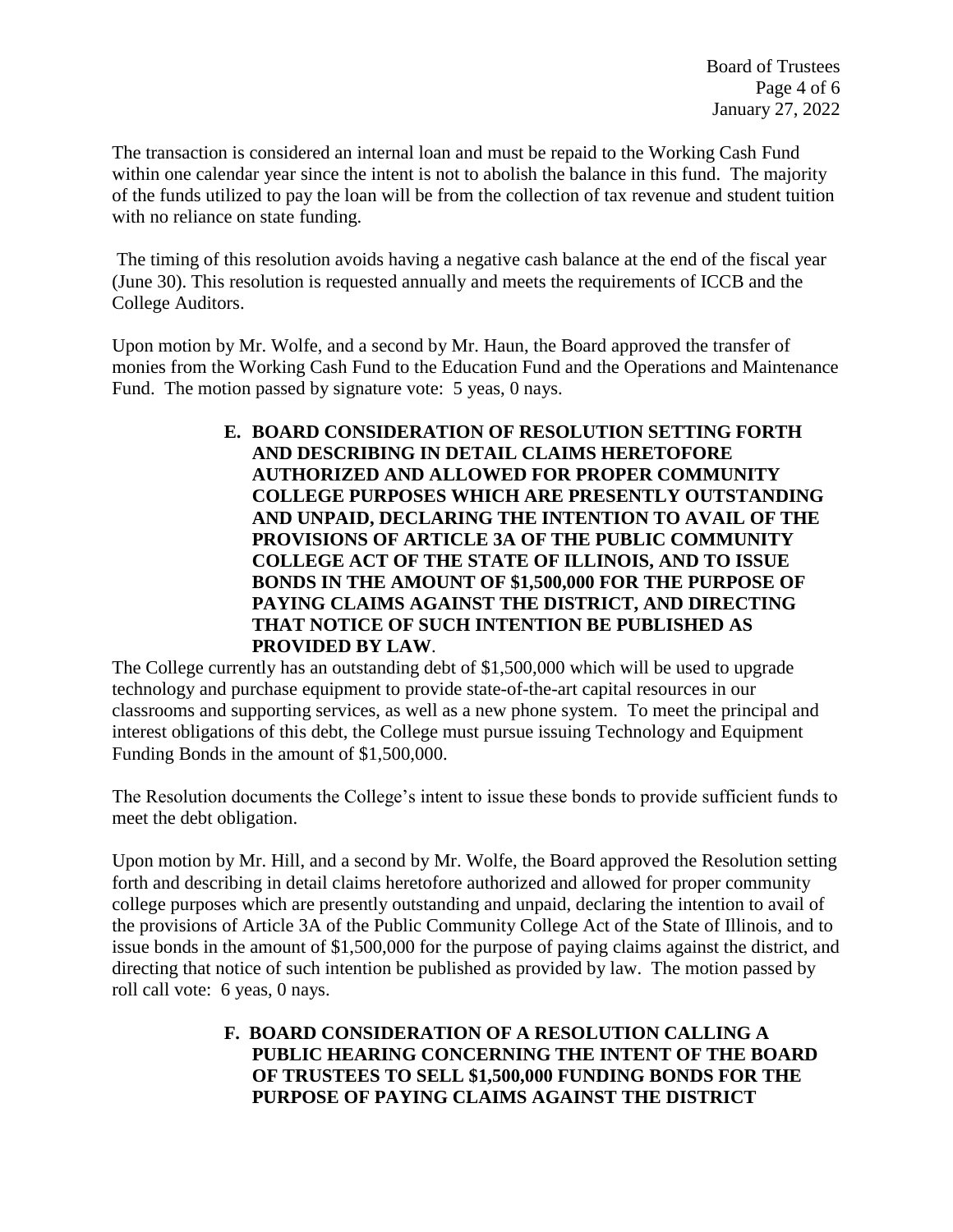Upon closing of the issuance of the General Obligation Debt Certificates (Limited Tax), Series 2022, the College has an additional outstanding debt of \$1,500,000. The proceeds of said Certificates will be used to upgrade technology and purchase equipment to provide state-of-theart capital resources in our classrooms and supporting services, as well as a new phone system. The Funding Bonds will be used to pay said Certificates, which upon issuance constituted claims against the District.

The Resolution documents the College's intent to call a public hearing to be held on February 24, 2022, in accordance with the Bond Issue Notification Act of the State of Illinois, as amended. Included with the resolution is the public notice of the hearing which will be published in a local newspaper with general circulation within the district.

Upon motion by Mr. Wolfe and a second by Mr. Haun, the Board approved the Resolution calling a Public Hearing concerning the intent of the Board of Trustees to sell \$1,500,000 Funding Bonds for the purpose of paying claims against the District. The motion passed by roll call vote: 6 yeas, 0 nays.

### **G. BOARD DISCUSSION OF TUITION INCREASE**

Historically during the spring semester, Danville Area Community College considers the rate of tuition and universal fees in making projections for the budget for the upcoming fiscal year. Making early budget projections for the next fiscal year are always challenging; however, amid a global pandemic and the uncertainty of how the State of Illinois' fiscal situation may impact the College's funding, projecting FY2022 revenue is an even greater challenge.

During the Board Financial Retreat on January 22, 2022 several in-district tuition increase scenarios were discussed, \$0, \$5 and \$10 per credit hour. The out-of-district, out-of-state and international rates are dependent upon the in-district rate, therefore, the recommended change to those rates will be presented at the February Board meeting.

This agenda item was for discussion only.

### **H. BOARD CONSIDERATION OF RATIFICATION OF PURCHASE OF COMPUTERS FOR TECHNOLOGY EQUIPMENT LOAN PROGRAM (TELP)**

The Technology Equipment Loan Program was created using funds from the Governor's Emergency Education Relief Grant (GEER). This program allows students to borrow laptops, hotspots and webcams, as well as covering the hot spot monthly cost. The program has been very successful and is in need of additional computers for the upcoming spring semester. Having this equipment timely will allow our students access to the technology they need to be successful in their classes, especially those that are on-line or hybrid. Due to current supply chain issues, as well as the need to have these computers on campus as quickly as possible, the computers have already been ordered through CDW-G. Three written quotes were obtained and CDW-G provided the lowest price.